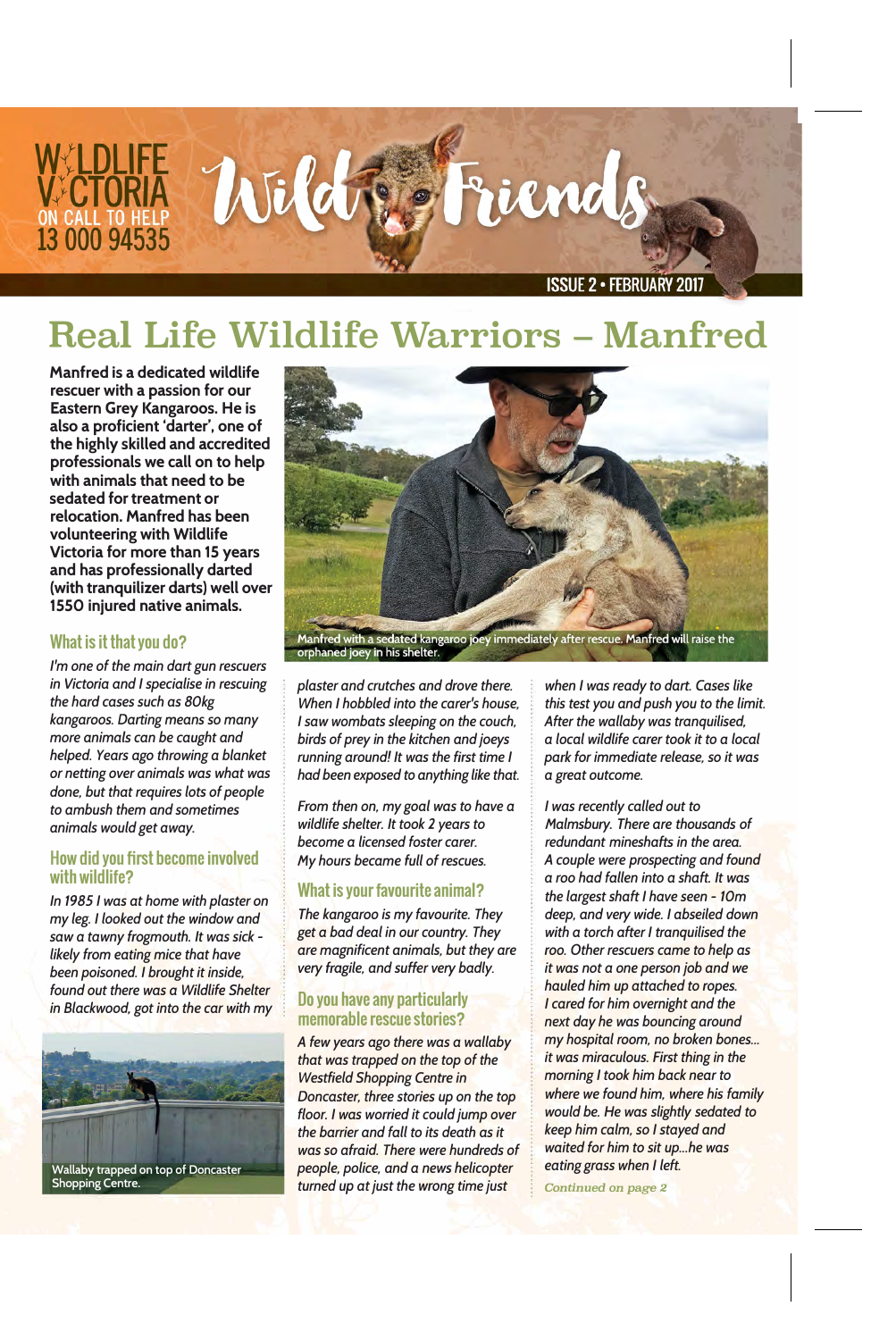

### **A Message from the CEO**

**Happy New Year!** 

It's already shaping up to be a tough year for wildlife. Storms, floods, heatwaves - all in just the first month.

I recently met a new supporter who told me a familiar story. He didn't know a lot about wildlife, until one evening he hit and killed a kangaroo in his car. When he moved the body off the road he discovered a joey still moving in its pouch.

**He told me of his panic when he** realised he had no idea what to do next. He knew he had to help, but it **was after 5pm and he didn't know** the area.

Fortunately, he had a smart phone and found our Wildlife Emergency number. He told me of his immense relief at finding there was help **available.** 

You see, it's not just distressed wildlife we help - it's distressed people too.

Like it or not, humans and wildlife are inextricably linked: injured animals can't just go to the emergency department - it's up to humans to ensure they get the help they need.

Predictions for 2017 suggest more extreme climate events, and the usual inaction from our leaders. Our wildlife need all of us looking out for them now more than ever.

Thank you again for your support, you make everything we do possible.

**Warmest wishes** 

Fasen

# **Real Life Wildlife Warriors** *cont.*

*There have been dozens of kangaroo joeys. I've spent countless hours in camouflage, lying on the ground in all conditions, sometimes in 40 degree heat with ants crawling over*  me, *waiting near a dead roo for the baby joey to come back to its* mum so *that I can catch it before it dies of starvation, hypothermia or is preyed upon by foxes. These joeys come back to their dead* mum, *pull on her ears, make upset noises, sometimes try to crawl back in her pouch but if they hear the slightest noise they will run away. Sometimes, after they are darted, they hop back to their mother and nestle into her and fall asleep like that.* 

 $\frac{2.01}{1000}$  FOR 2016

**50,152**  Animals helped

#### What inspires you to keep rescuing?

*It's the pain and suffering of animals that motivates* me - *it's overwhelming. Being able to capture, shelter animals and see them grow up to be a beautiful animal and be released into their environment that's why I do this. It's hard knowing we can't get to them all* - *there are too many. You have to cope with doing the best you can.* 

**Last year, your donations helped to cover the costs of over \$100,000 for dartings.** 

**1,49** 

**nteers** 

**to the rescue!** 

**\$0**<br>Recurrent government

funding received



# ORPHAN UPDATE: **Poppy & Banksi**

You'll be pleased to hear that orphaned wombats Poppy & Banksi from our Spring Orphan Appeal are doing well. Only 1.5 and 1 kgs when they were rescued after their mothers were killed in car accidents, they're now thriving at 18 and 14kgs.

They've moved outdoors to a large wombat enclosure with minimal human contact in preparation for their release in a few months time. They spend their days digging and play-fighting to develop all the important skills they'll need in the wild to be able to defend their territory from other wombats.



Although they're not allowed human contact, their carer, Dana, does admit she's been sneaking cool wet towels into their enclosure when they're asleep on hot days!

For those who donated to our Spring Orphan Appeal, thank you for helping Poppy and Banksi and thousands of other orphans like them.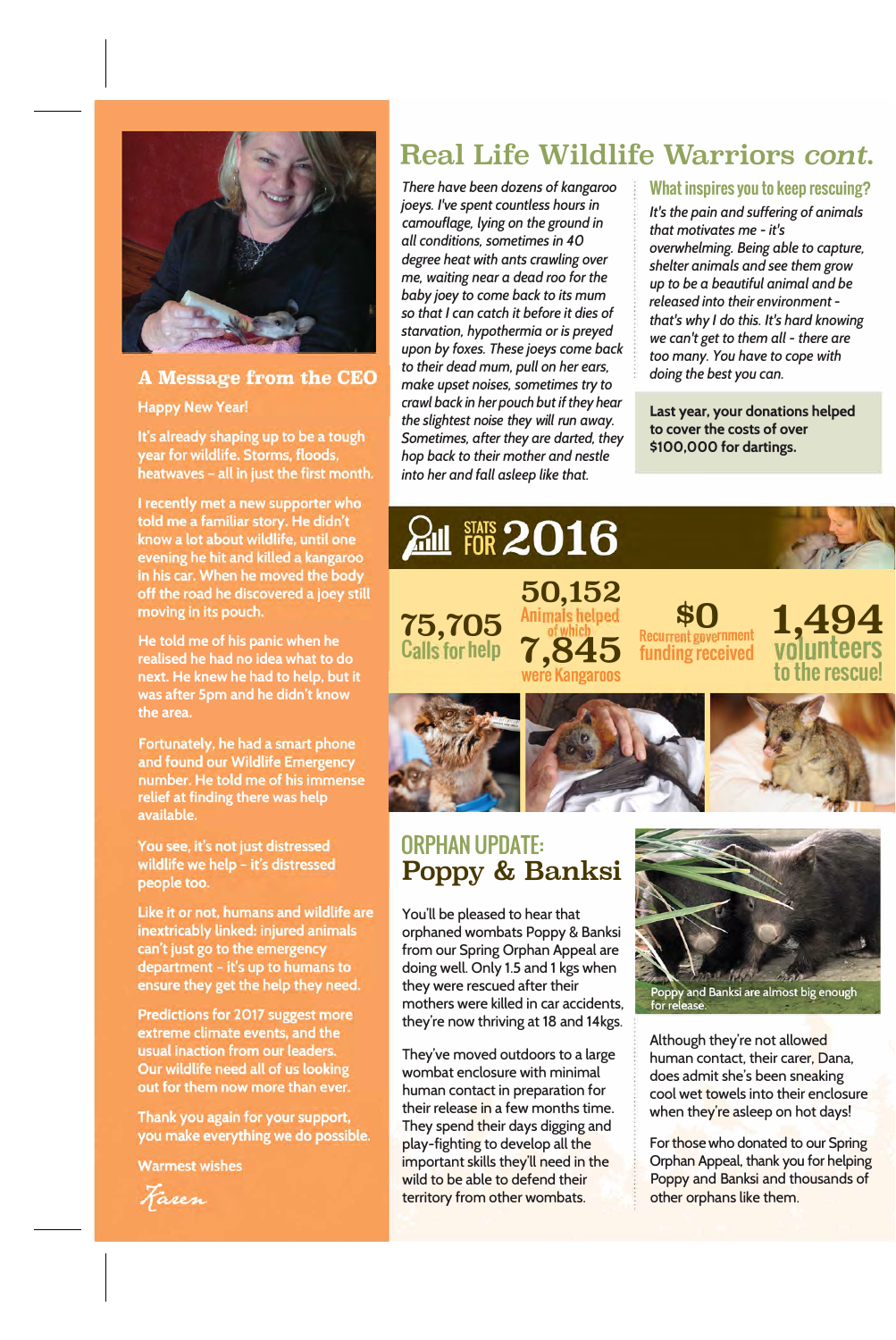

# **Wildlife Tips & Heat Stress**

**In December alone we helped over 6,000 animals, with heat stress making up a large proportion of the calls we received.** 

**When heatwaves last more than 24 hours, animals like birds, gliders, bats and possums get so dehydrated they literally start dropping out of trees. Heatwaves that last several days can be fatal.** 

**During heatwaves we get thousands of reports of dazed and confused animals drinking from swimming pools or pet bowls, or trying to cross busy roads to get to water.** 

## **Know the signs**

Any native animal that appears lethargic or doesn't run away when you approach it on a hot day is likely to be suffering from heat stress.

If you see a nocturnal animal such as a possum, wombat, bat or glider out during the day, it's always a sign that something is wrong.

Koalas don't usually drink, so if you see one on the ground or trying to drink water it's likely to be suffering from dehydration.

Birds show heat stress by panting and holding their wings outstretched.

## **How you can help**

One of the simplest and most effective ways to prevent heat stress is to leave water out in shallow containers when it gets hot, with sticks and rocks in it to ensure smaller animals don't fall in and drown. If you watch closely, you'll find creatures from all levels of the food chain visiting- a single bowl of water may provide rehydration for your smallest bees to your largest marsupials. Don't forget to replenish it throughout the day!

Make sure you leave water bowls in a safe place, well away from pets, preferably in a shaded area. If there isn't any shade, create some!

Confused animals on the ground are easy prey, so please keep your pets inside during heatwaves - for their wellbeing and for wildlife.

If you find a heat-stressed animal, offer it water from a shallow container or eye dropper for smaller animals. Possums and birds can be placed in a ventilated box and taken inside to a cool, dark, quiet place to recover. Spray mist over the animal, but avoid spraying water directly at it.

If the animal has signs of burned feet or injuries, or it has not improved within 1-2 hours please give us a call. If it's looking better, release it back to where you found it in the cooler evening, or nighttime if it is a nocturnal animal such as a possum.

**If you need advice please give us a call or have a look at the heat stress factsheets on our website.**